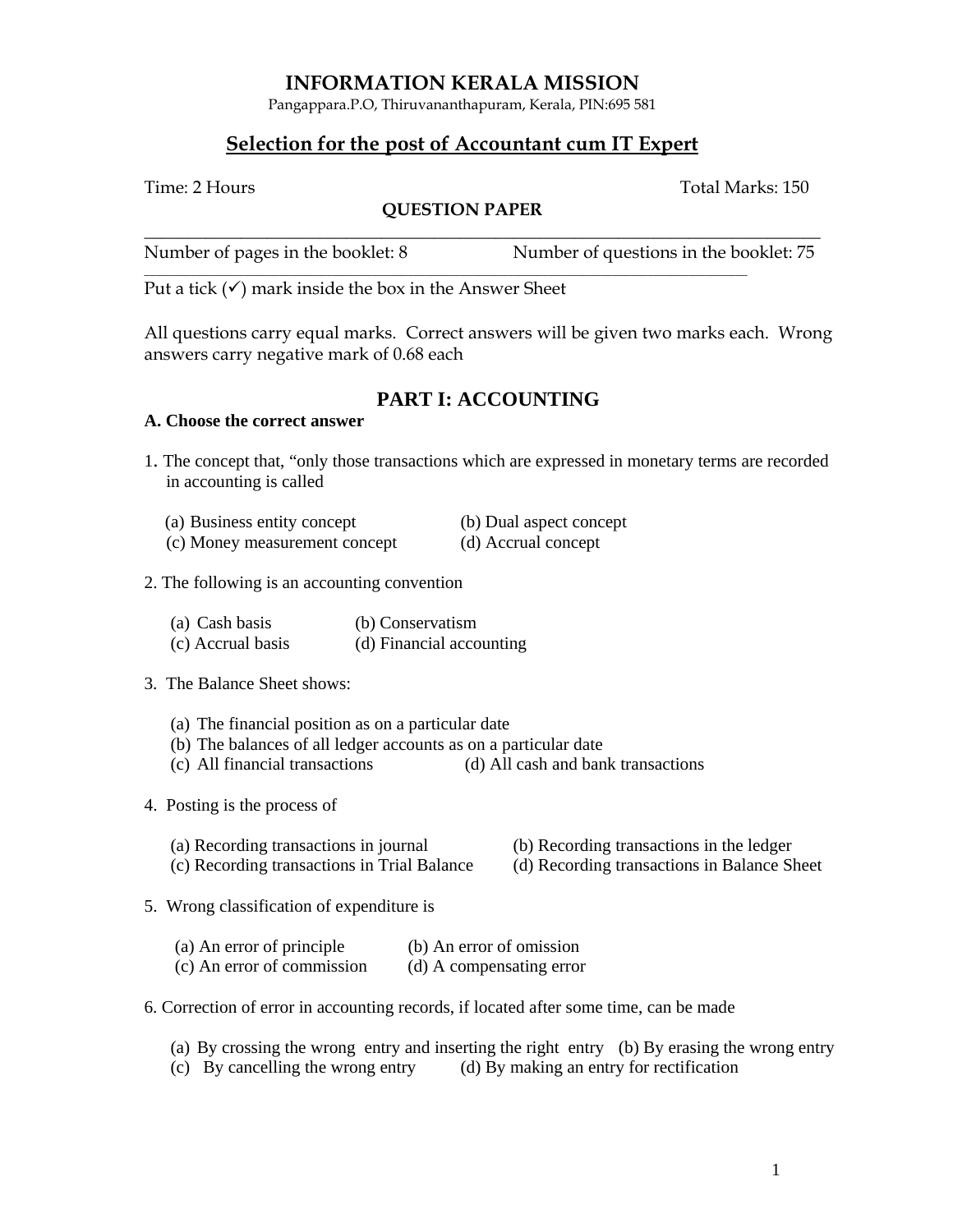7. If debited

| (a) Income increase      | (b) assets decrease      |
|--------------------------|--------------------------|
| (c) Expenditure increase | (d) liabilities increase |

- 8. Bank Reconciliation Statement is prepared
	- (a) To explain why there is a difference between balances as per Cash Book and the Pass Book
	- (b) To rectify the errors in the Passbook (c) rectify the errors in the Cashbook
	- (d) None of the above
- 9. Which one of the following is revenue expenditure?
	- (a) Erection of a new machine
	- (b) Construction of a building at a space after demolishing an existing Building
	- (c) Dismantling ,removing and reinstalling plant and machinery to a more convenient site
	- (d) Changing the rings and pistons of a car, resulting in improvement of petrol consumption
- 10. The journal entry to record purchase of computers for Rs 1,00,000 by cheque and the balance of Rs 5,00,000 within three months is recorded as:
	- (a) Debit computers Rs 1,00,000 and credit debtors Rs. 5,00,000.
	- (b) Debit computers Rs 6,00,000 and credit bankRs 6,00,000
	- (c) Debit computers for Rs 6,00,000 and credit bank Rs 1,00,000 and creditors Rs 5,00,000
	- (d) Debit equipment for Rs 1,00,000 and credit bank Rs 1,00,000
- 11. When an entry is made in any journal
	- (a) Account to be credited is listed first (b) Asset is listed first
	- (c) Account to be debited is listed first (d) Accounts may be listed in any order.
- 12. Journal entry to record salaries will include
	- (a) Debit cash credit salary (b) Debit salary credit creditors
	- (c) Debit salaries credit cash (d) Debit capital credit cash
- 13. If a transaction is properly analyzed and recorded
	- (a) One account balance will increase and the other will decrease
	- (b) One account will be used to record the transaction
	- (c) Only two accounts will be used to record the transaction
	- (d) Total amount debited will equal total amount credited
- 14. Which one of the following is wrong:
	- (a) The Journal is the book of original entry: the ledger is the book of second entry
	- (b) The journal is a book of analytical record; the ledger is a book of chronological record
	- (c) Account is the basis of classification of data within the ledger
	- (d) Process of recording journal is called journalizing and recording in ledger is called posting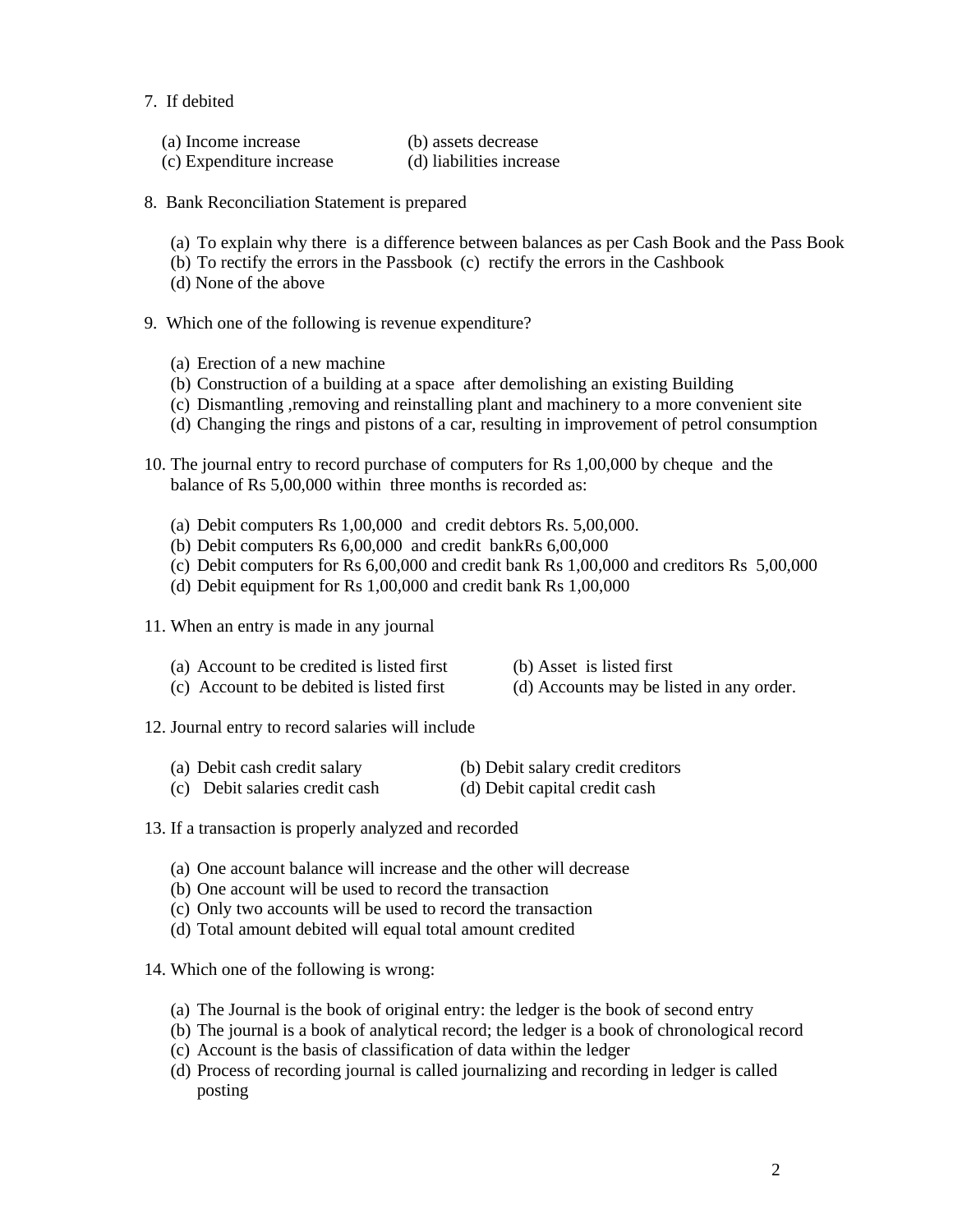15. Issued a cheque to pay rent Rs.10,000. The account to be debited is

| (a) Rent account      | (b) Bank account            |
|-----------------------|-----------------------------|
| (c) Creditors account | (d) Rent receivable account |

16. Cash Book does not record

| (a) Cash transactions | (b) Credit transactions             |
|-----------------------|-------------------------------------|
| (c) Contra Entries    | (d) Cash payments to acquire assets |

17. Credit balance of bank account in cash book shows

| (a) Overdraft                | (b) Cash deposited in our bank |
|------------------------------|--------------------------------|
| (c) Cash withdrawn from bank | (d) None of these              |

18. The subject of finance has been traditionally classified into:

| (a) National Finance and International Finance (b) Surplus Finance and Deficit Finance |                                        |
|----------------------------------------------------------------------------------------|----------------------------------------|
| (c) Cash Finance and Credit Finance                                                    | (d) Public Finance and Private Finance |

19. This is not a method for providing depreciation

| (a) Fund Method       | (b) Straight Line Method |
|-----------------------|--------------------------|
| (c) Accounting Method | (d) Annuity Method       |

20. This is not a feature of the Receipts and Payments Account

- (a) It commences with the opening balance of cash in hand/at bank
- (b) All cash transactions will be reflected in the account
- (c) Only actual cash transactions will be shown in the account
- (d) It shows whether transactions for the accounting period resulted in a surplus or a deficit

### **Fill in the blanks**

- 21. To the extent the expenditure results in higher capacity for earnings, it is -------- expenditure.
	- (a) Capital (b) Revenue
	- (c) Surplus (d) deficit
- 22. Revenue recognition is mainly concerned with the ----------of recognition of revenue in the statement of profit and loss of an enterprise.
	- (a) Extent (b) Percentage (c) Timing (d) proportion
- 23. The Cash Book shows a balance of Rs 33,000, whereas the Pass Book shows a balance of Rs39,930. This is the result of ---------------
	- (a) cheques deposited but not collected (b) cheques issued but not presented
	- (c) bank charges debited (d) an erroneous debit in the Pass Book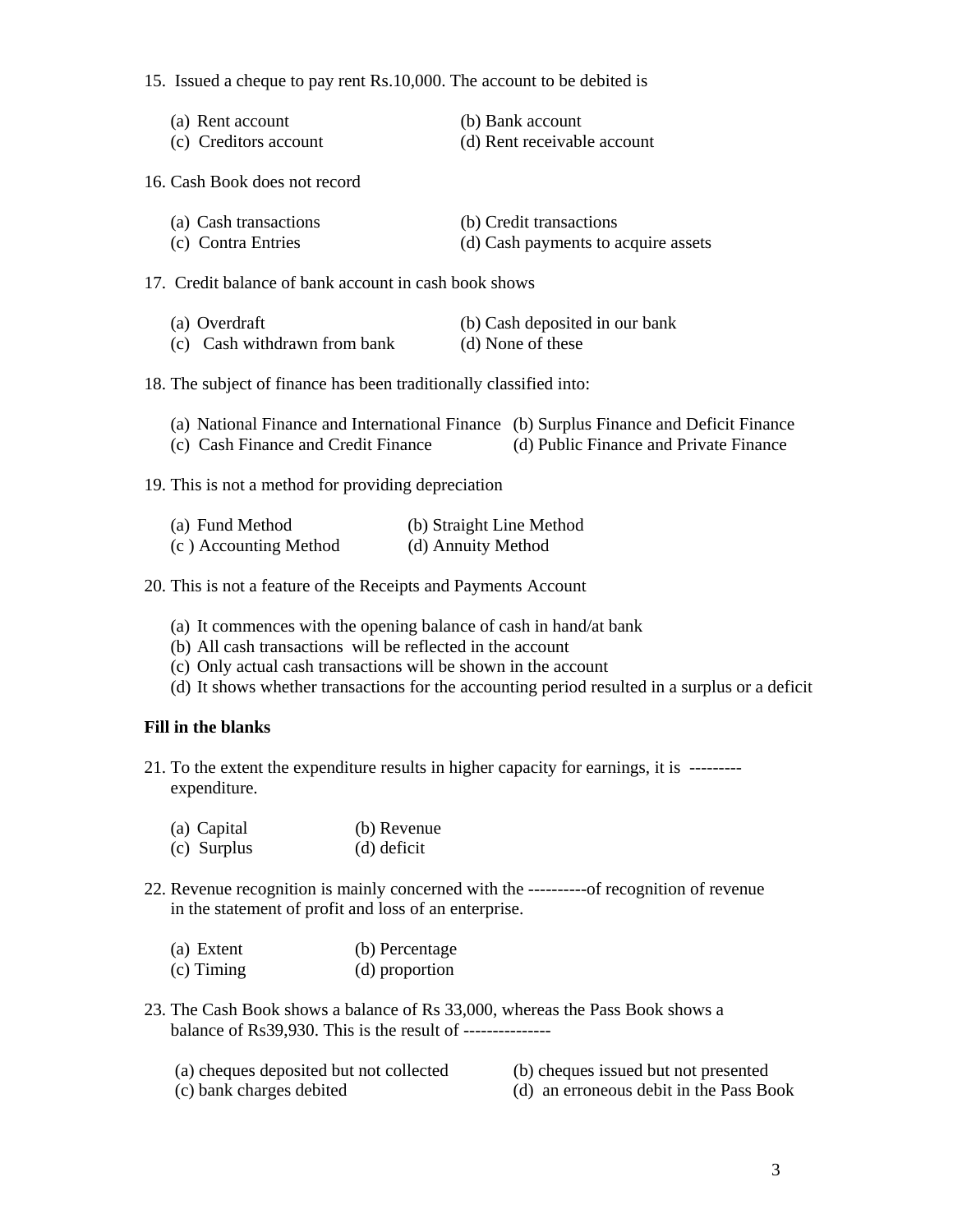24."Salary paid to Ram has been debited to his account" This contains.------------

|                                                                                                                                                                                                                                                                               | (a) an error of principle                                                                                        |                                 | (b) no error<br>(c) an error of commission (d) a compensating error |                       |                                                                                               |           |               |           |
|-------------------------------------------------------------------------------------------------------------------------------------------------------------------------------------------------------------------------------------------------------------------------------|------------------------------------------------------------------------------------------------------------------|---------------------------------|---------------------------------------------------------------------|-----------------------|-----------------------------------------------------------------------------------------------|-----------|---------------|-----------|
|                                                                                                                                                                                                                                                                               | 25. Rs 3500 paid as wages for erecting a machine should be debited to ----------                                 |                                 |                                                                     |                       |                                                                                               |           |               |           |
|                                                                                                                                                                                                                                                                               | (a) Wages account<br>(c) Machinery account (d) Repairs account                                                   | (b) Capital account             |                                                                     |                       |                                                                                               |           |               |           |
|                                                                                                                                                                                                                                                                               | 26. On purchase of old furniture, amount of Rs5000 spent on it repairs should be debited to--------              |                                 |                                                                     |                       |                                                                                               |           |               |           |
|                                                                                                                                                                                                                                                                               | (a) Repairs account<br>(c) Cash account                                                                          |                                 |                                                                     | (d) Furniture account | (b) Office expenses account                                                                   |           |               |           |
|                                                                                                                                                                                                                                                                               | 27. Sale of office furniture should be credited to -----------                                                   |                                 |                                                                     |                       |                                                                                               |           |               |           |
|                                                                                                                                                                                                                                                                               | (a) Sales account<br>(a) Sales account (b) Cash Account<br>(c) Depreciation account (d) Office equipment account |                                 |                                                                     |                       |                                                                                               |           |               |           |
|                                                                                                                                                                                                                                                                               | 28. A person that money or cheque is paid to is called the ---------                                             |                                 |                                                                     |                       |                                                                                               |           |               |           |
|                                                                                                                                                                                                                                                                               | (a) Payee                                                                                                        | (b) payer (c) Drawee (d) drawer |                                                                     |                       |                                                                                               |           |               |           |
|                                                                                                                                                                                                                                                                               | 29. Method of charging depreciation should remain unchanged from year to year. This is called --                 |                                 |                                                                     |                       |                                                                                               |           |               |           |
|                                                                                                                                                                                                                                                                               | (a) Going concern concept<br>(c) Conservatism convention                                                         |                                 |                                                                     |                       | (b) Consistency convention<br>(d) Accounting year concept                                     |           |               |           |
|                                                                                                                                                                                                                                                                               | 30. The preparation of a trial balance helps in --------                                                         |                                 |                                                                     |                       |                                                                                               |           |               |           |
|                                                                                                                                                                                                                                                                               | (a) Locating errors of omission<br>(b) Locating errors of principle                                              |                                 |                                                                     |                       | (b) Locating errors of commission<br>(d) Locating clerical errors                             |           |               |           |
|                                                                                                                                                                                                                                                                               | Select the odd man out                                                                                           |                                 |                                                                     |                       |                                                                                               |           |               |           |
| 31.                                                                                                                                                                                                                                                                           | (a) Goodwill                                                                                                     | (b) Bank balance                |                                                                     |                       | (c) Motor vehicles                                                                            |           | (d) Repairs   |           |
| 32.                                                                                                                                                                                                                                                                           | (a) Taxes                                                                                                        | (b) Loans                       |                                                                     | (c) Fees              |                                                                                               | (d) Rents |               |           |
| 33.<br>(a) The overhauling expenses of machines<br>(b) The cost of annual inspection of a machine to establish its usefulness<br>(c) Expenses incurred to make alterations in a machine before it is used so that it will work<br>properly<br>(d) Cost of repainting machines |                                                                                                                  |                                 |                                                                     |                       |                                                                                               |           |               |           |
| 34.                                                                                                                                                                                                                                                                           | (a) Painting expenses<br>(c) Paper purchased for use as stationery                                               |                                 |                                                                     |                       | (b) Expenses incurred for air-conditioning Secretary's office room<br>(d) Loss on investments |           |               |           |
|                                                                                                                                                                                                                                                                               | 35. Security Deposit received is:                                                                                |                                 | (a) Income                                                          |                       | (b) Expenditure                                                                               |           | (c) Liability | (d) Asset |
|                                                                                                                                                                                                                                                                               | 36. (a) Balance Sheet                                                                                            |                                 | (b) Cash Book                                                       |                       | (c) Journal Book                                                                              |           | (d) Ledger    |           |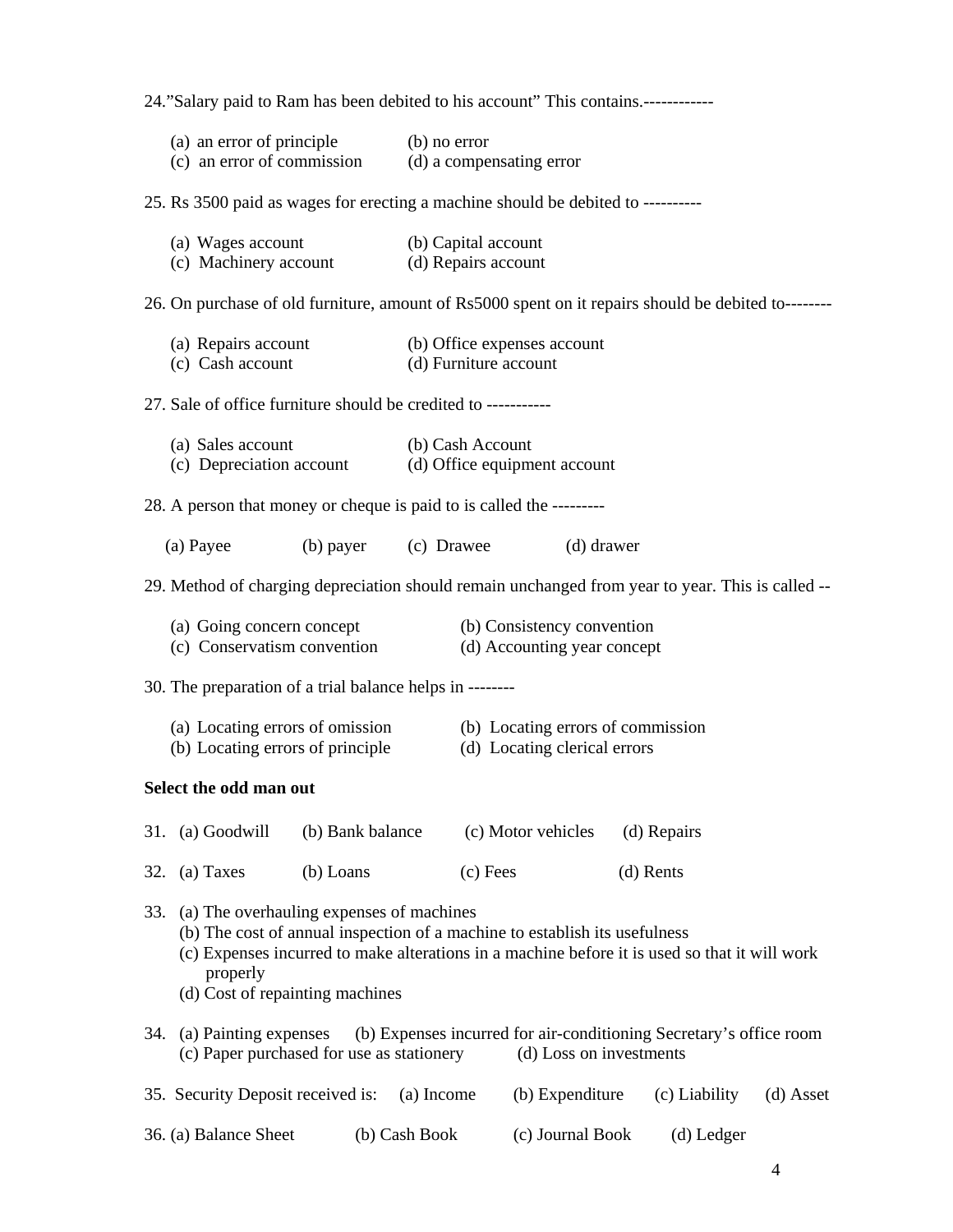- 37. (a) Current charges (b) Depreciation (c) Salaries (d) Repairs
- 38. (a) Bank reconciliation statement can be prepared without adjusting cash book balance
	- (b) Bank reconciliation statement can be prepared after adjusting cash book balance
	- (c) After preparation of Bank reconciliation statement, there will not be any difference between cash book and pass book
	- (d) After preparation of Bank reconciliation statement, there may remain difference between cash book and pass book
- 39. (a) Depreciation is tool to assess the diminution in the market value of the assets
	- (b) Depreciation is a permanent, continuing and gradual shrinkage in book value of fixed assets
	- (c) Depreciation is allocated so as to charge fair proportion of depreciable amount in each accounting period during the expected useful life of the asset
	- (d) Depreciation includes amortization of assets whose useful life is pre-determined
- 40. (a) Depreciation may be due to wear and tear.
	- (b) Depreciation may be due to expiration of legal rights.
	- (c) Depreciation may be due to obsolescence.
	- (d) Depreciation may be due to devaluation of exchange rates.

## **PART II: COMPUTER KNOWLEDGE**

(Select the most appropriate answer)

41. Digital Computers were developed for a real need in:

| (a) Scientific Research  | (b) Business Applications |
|--------------------------|---------------------------|
| (c) Defense Applications | (d) Weather forecasting   |

#### 42. IP4 and IP6 network protocols work with:

| (a) $62$ and $256$ bit addresses | (b) 32 and 128 bit addresses    |
|----------------------------------|---------------------------------|
| (c) 128 and 32 bit addresses     | (d) $64$ and $32$ bit addresses |

43. Processing Power of CPU is mainly governed by:

| (a) Word Size and Clock speed | (b) Speed of Memory used         |
|-------------------------------|----------------------------------|
| (c) Instructions per second   | (d) Instruction Set Optimization |

44. Minimal Word Size for a practical computer is:

(a)  $16 \text{ bits}$  (b)  $8 \text{ bits}$  (c)  $4 \text{ bits}$  (d)  $32 \text{ bits}$ 

45. First popular Higher Level Language was:

(a) BASIC (b) COBOL (c) FORTRAN (d) PASCAL

46. An Android is:

(a) An operating system for server computer (b) a programming language

(c) An advanced robotic software (d) Operating system for mobile phones and tablets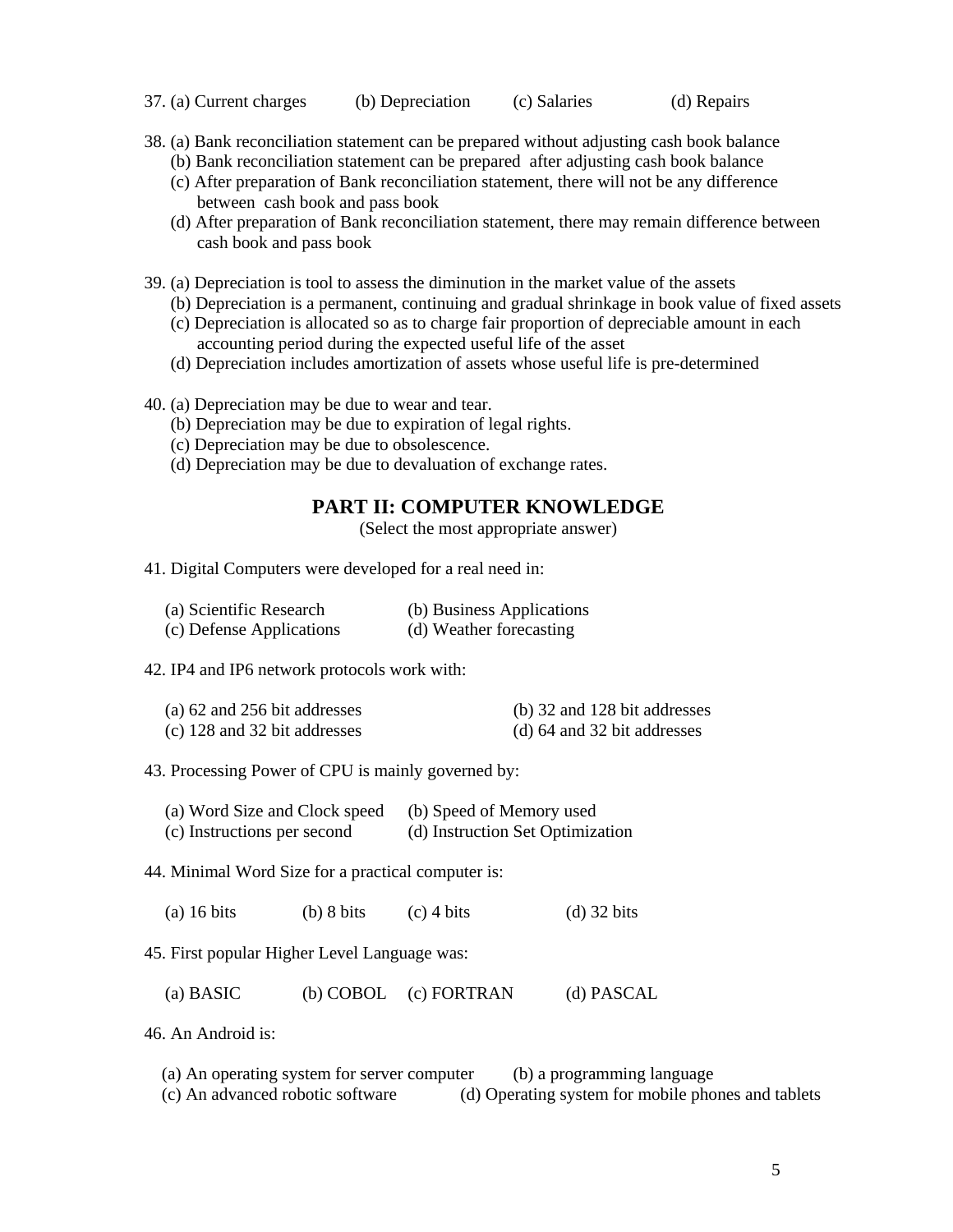47. First CPU chip was:

| $(a)$ Intel 8085                                                                                                                                                                                                                           | (b) Intel 8080                                                                                                                                                      | $(c)$ MOS Tech 6502                                  |                                    | $(d)$ Intel 4004                      |  |  |  |  |
|--------------------------------------------------------------------------------------------------------------------------------------------------------------------------------------------------------------------------------------------|---------------------------------------------------------------------------------------------------------------------------------------------------------------------|------------------------------------------------------|------------------------------------|---------------------------------------|--|--|--|--|
| 48. For receipt printing dot matrix printers are preferred because:<br>(a) Low consumable cost and facility for carbon copies (b) high speed and low noise<br>(c) Printing on continuous stationary and low noise<br>(d) none of the above |                                                                                                                                                                     |                                                      |                                    |                                       |  |  |  |  |
| 49. Real time application example is:                                                                                                                                                                                                      |                                                                                                                                                                     |                                                      |                                    |                                       |  |  |  |  |
|                                                                                                                                                                                                                                            | (a) Net Banking Systems<br>(b) Ticket Reservation Systems<br>(c) Flight Navigation Controls<br>(d) World Wide Web (Internet)                                        |                                                      |                                    |                                       |  |  |  |  |
|                                                                                                                                                                                                                                            | 50. Defragmenting a Hard disk is actually for:                                                                                                                      |                                                      |                                    |                                       |  |  |  |  |
|                                                                                                                                                                                                                                            | (a) Re-allocating files for compacting free blocks<br>(c) Retrieving lost blocks and clusters                                                                       |                                                      | (b) Cleaning free blocks           | (d) Connectivity checking of clusters |  |  |  |  |
|                                                                                                                                                                                                                                            | 51. Computer LAN is usually setup for sharing:                                                                                                                      |                                                      |                                    |                                       |  |  |  |  |
|                                                                                                                                                                                                                                            | (a) Files and printer resources<br>(b) CPU and memory resources<br>(d) Central database and applications<br>(c) Mail and message received only                      |                                                      |                                    |                                       |  |  |  |  |
| 52. Network Printers use:                                                                                                                                                                                                                  |                                                                                                                                                                     |                                                      |                                    |                                       |  |  |  |  |
|                                                                                                                                                                                                                                            | (a) Ethernet interface and even local disks<br>(b) USB interface also<br>(d) Specialized cables and connectors.<br>(c) Standard parallel interface with line driver |                                                      |                                    |                                       |  |  |  |  |
| 53. LAN based Computing is usually:                                                                                                                                                                                                        |                                                                                                                                                                     |                                                      |                                    |                                       |  |  |  |  |
| (a) Server Centric<br>(b) Client Centric<br>(c) Synchronized<br>(d) Distributed                                                                                                                                                            |                                                                                                                                                                     |                                                      |                                    |                                       |  |  |  |  |
| 54. TCP/IP needs:                                                                                                                                                                                                                          |                                                                                                                                                                     |                                                      |                                    |                                       |  |  |  |  |
| (a) 3 layer architecture<br>(c) 7 layer System architecture                                                                                                                                                                                |                                                                                                                                                                     | (b) 5 layer architecture<br>(d) 4 layer architecture |                                    |                                       |  |  |  |  |
| 55. ISDN Service Connection for Internet is better than ordinary Dialup system because:                                                                                                                                                    |                                                                                                                                                                     |                                                      |                                    |                                       |  |  |  |  |
| (a) Better bandwidths / speeds only<br>(b) Concurrent data & voice support<br>(c) Less expensive than ordinary dialup<br>(d) Better quality of service and reliability                                                                     |                                                                                                                                                                     |                                                      |                                    |                                       |  |  |  |  |
| 56. In peripheral interfacing, Plug & Play means:                                                                                                                                                                                          |                                                                                                                                                                     |                                                      |                                    |                                       |  |  |  |  |
|                                                                                                                                                                                                                                            | (a) Automatic driver loading for new devices<br>(c) Dynamic kernel modification facility                                                                            |                                                      | (b) Dynamic configuration facility | (d) Automatic device identification   |  |  |  |  |
| 57. Ping is a command used for:                                                                                                                                                                                                            |                                                                                                                                                                     |                                                      |                                    |                                       |  |  |  |  |
| (a) Checking IP Address validity<br>(b) Checking computer communication hardware and networking components.<br>(c) Checks network cabling performance<br>(d) Checking IP address and network connectivity                                  |                                                                                                                                                                     |                                                      |                                    |                                       |  |  |  |  |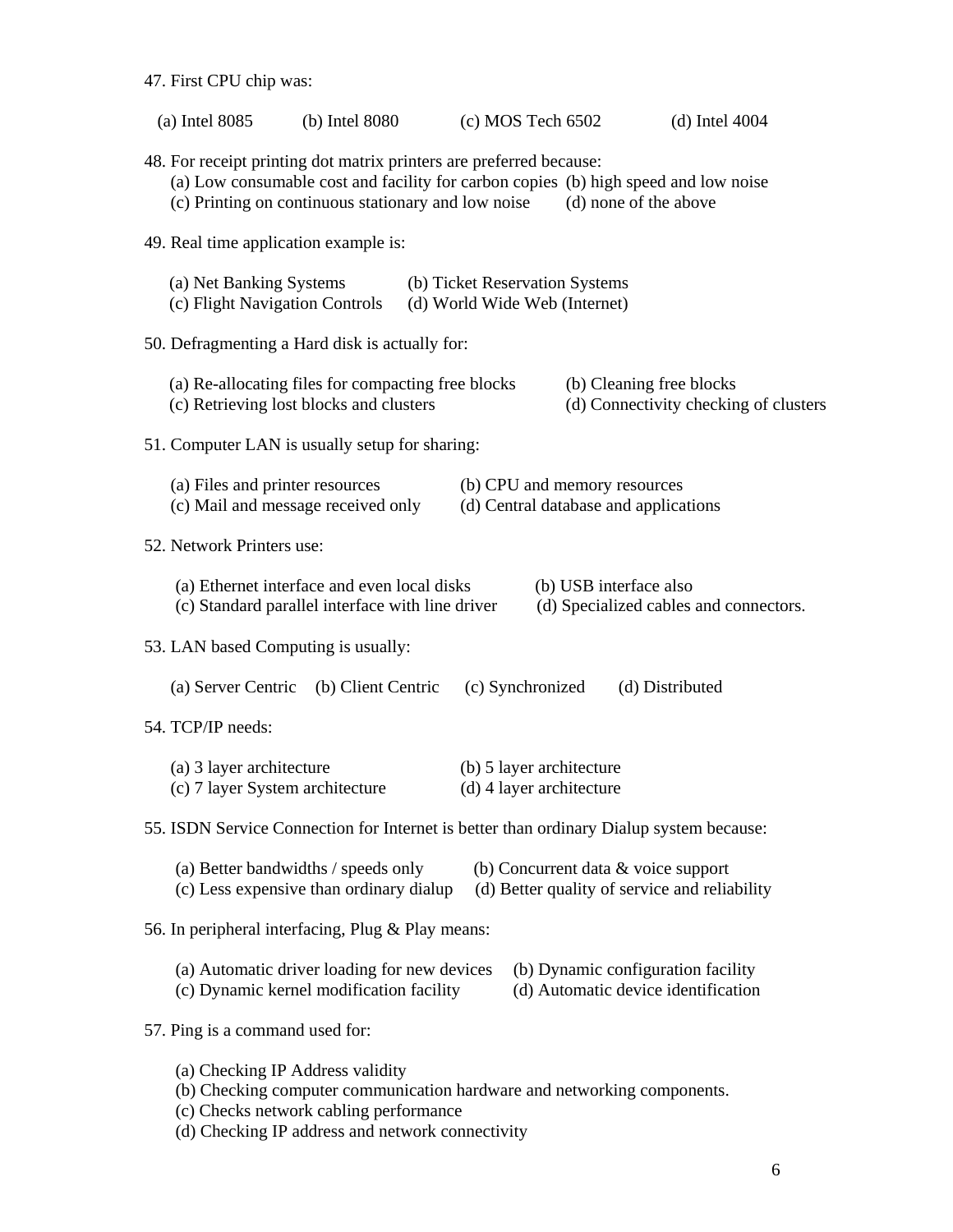58. Cable Modems are to be connected usually to:

(a) Any Serial Port (b) I/O Bus directly (c) USB Port (d) Ethernet Port

59. Windows 2000 server can be installed on:

| (a) NTFS partition only                                           | (b) Enhanced FAT partition only |
|-------------------------------------------------------------------|---------------------------------|
| (c) On both FAT and NTFS partitions (d) Only on SATA / SCSI disks |                                 |

60. Proxy servers are used to provide:

(a) Web service to multiple users on a LAN setup

(b) IP address masking for local nodes from WEB

(c) Web service to multiple LAN segments (d) Load sharing for certain applications

## **PART III: GENERAL KNOWLEDGE**

- 61. Which is the famous Constitution Amendment relating to Panchayats?
	- (a)  $72<sup>nd</sup>$  Amendment (b)  $75<sup>th</sup>$  Amendment (c)  $74<sup>th</sup>$  Amendment (d)  $73<sup>rd</sup>$ Amendment
- 62. When did the first elected Panchayats take charge in Kerala after the enactment of the Kerala Panchayat Raj Act,1994?

(a) August 15 (b) November 1 (c) October 2 (d) January 26

63. How many Standing Committees are there in each Grama Panchayat?

(a) One (b) Two (c) Three (d) Four

64. Who is the Chief Executive Authority of a Panchayat?

(a)President (b) Secretary (c) Director of Panchayats (d) Standing Committee Chairman

65. Who is the author of "My Experiments with Truth"?

(a) M.K.Gandhi (b) Jawaharlal Nehru (c) Swami Vivekananda (d) R.K.Narayan

66. What is the name of the famous novel written by Cervantes?

(a) 1984 (b) Moby Dick (c) Don Quixote (d) A Mid Summer Night's Dream

67. Which is the novel in which Karutthamma is the leading female character?

 (a) Oru Vazhiyum Kure Nizhalukalum (b) Thottiyude Makan (c) Rowdy (d) Chemmeen

68. What is the name of the protest movement in the USA which has been in news recently?

| (a) March to White House  | (b) Occupy Wall Street |
|---------------------------|------------------------|
| (c) Brooklyn Bridge March | (d) War on Corruption  |